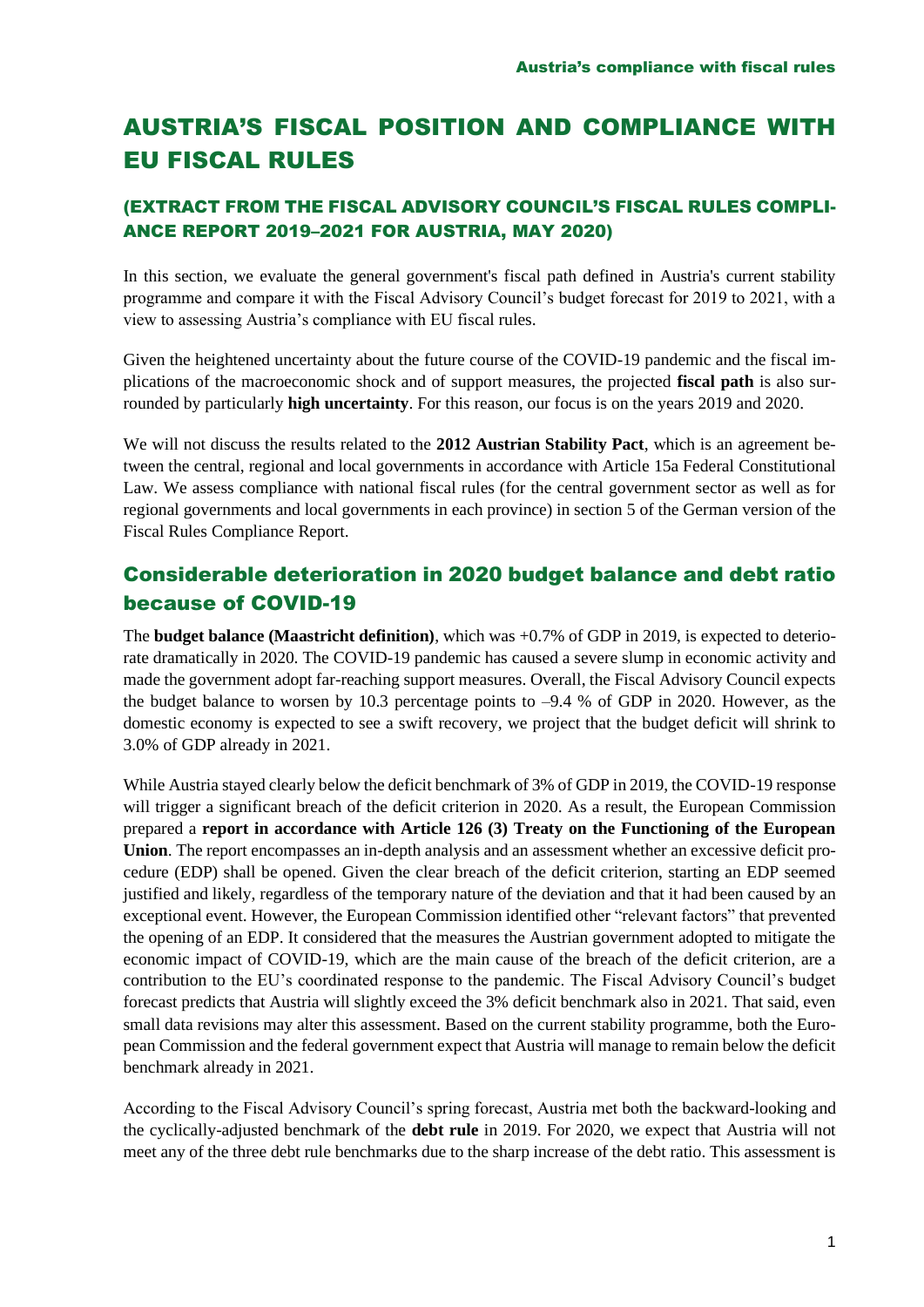#### Fiscal Advisory Council forecast 2020 and 2021

in line with the figures provided in the federal government's stability programme and the European Commission's assessment. Our calculations suggest that Austria will fail to comply with the debt rule also in 2021; these calculations take into account estimates of potential output growth which, in our opinion, should not be used for interpreting Austria's fiscal path, however. Hence, the general government debt path would not be in compliance with the EU debt rule. By comparison, the European Commission expects Austria to meet the cyclically-adjusted debt rule already in 2021. This assessment is based on potential output growth estimates that have been adjusted for the impact of the COVID-19 crisis (section 4.2).<sup>1</sup> In contrast to an EDP initiated because of noncompliance with the deficit criterion, an EDP for a breach of the debt rule can be opened only on the basis of actual outcomes. In other words, an EDP for noncompliance in 2020 can be started in spring 2021 at the earliest.

## Activation of the general escape clause allows deviation from structural budgetary objectives of the SGP

The sharp decline in real GDP in 2020 owing to the economic impact of the COVID-19 pandemic has led to an implausible downward revision of potential output and, hence, to an ex post deterioration in the 2019 **structural budget balance**. The Fiscal Advisory Council expects Austria to deviate from its medium-term objective (MTO) in 2019. This forecast is based on current potential output estimate we used in our forecast, which has not yet been adjusted for plausibility considerations with a view to COVID-19. By contrast, the European Commission, whose assessment takes into account plausibility checks, still assumes that Austria will be in compliance with the MTO in 2019. The consequences of a breach of the expenditure rule depend on which of these two assessments will turn out to match actual outcomes: If Austria meets the MTO, deviations from the expenditure rule will not trigger an early warning by the European Commission, even if such deviations are "significant."

|                                                                     | <b>European Commission</b><br>estimate |                          |        | <b>Fiscal Advisory Council</b><br>estimate |                          |        | <b>Federal Ministry of Finance</b><br>estimate |                          |        |
|---------------------------------------------------------------------|----------------------------------------|--------------------------|--------|--------------------------------------------|--------------------------|--------|------------------------------------------------|--------------------------|--------|
| <b>Staat insgesamt</b>                                              | 2019                                   | 2020                     | 2021   | 2019                                       | 2020                     | 2021   | 2019                                           | 2020                     | 2021   |
| Maastricht deficit of no more than 3% of GDP                        |                                        | ⊗                        | ✓      |                                            | ⊗                        | ⊗      | ✔                                              | ⊗                        | v      |
| MTO of no more than -0,5% of GDP <sup>1)</sup>                      | $\checkmark$                           | general escape           |        | ⊗                                          | general escape           |        | ⊗                                              | general escape           |        |
| Government expenditure growth                                       | $\otimes^2$                            | clause                   |        | ⊗                                          | clause                   |        | ⊗                                              | clause                   |        |
| <b>Reduction of debt ratio</b>                                      | ✓                                      | ⊗                        | ✓      | v                                          | ⊗                        | ⊗      | v                                              | ⊗                        |        |
| Austrian general government fiscal indicators (% of GDP)            |                                        |                          |        |                                            |                          |        |                                                |                          |        |
| Budget balance (Maastricht definition)                              | 0.7                                    | $-6.1$                   | $-1.9$ | 0.7                                        | $-9.4$                   | $-3.0$ | 0.7                                            | $-8.0$                   | $-1.9$ |
| Structural budget balance <sup>1)</sup>                             | $-0.3$                                 | general escape<br>clause |        | $-0.8$                                     | general escape<br>clause |        | $-0.8$                                         | general escape<br>clause |        |
| Total expenditure (nominal, adjusted, net of one-offs, change in %) |                                        |                          |        | 3.8                                        |                          |        | 3.7                                            |                          |        |
| Gross debt (year-end figures)                                       | 70.4                                   | 78.8                     | 75.8   | 70.4                                       | 82.4                     | 81.8   | 70.4                                           | 81.4                     | 79.3   |

#### Table 1: Austria's fiscal position in relation to the EU fiscal rules

Legend:  $\checkmark$  ... compliant with fiscal rule,  $\mathbf{\otimes}$  ... not compliant with fiscal rule,  $\mathbf{\otimes}$  ... not compliant with fiscal rule + significant deviation<sup>3)</sup>

1) 2019 incl. eligible deviations under unusual event clause, e.g. costs related to refugees. Red figures apply under the regular approach for estimating potential output rather than the modified methodology used temporarily by the European Commission.

2) A deviation from the expenditure benchmark is not considered significant if the Member State concerned has overachieved the MTO.

3) A deviation is deemed significant if the structural deficit deviates at least by 0.5% of GDP from the structural adjustment path or the MTO within one year or cumulated over two years.

Source: Fiscal Advisory Council (Forecast, May 2020), European Commission (Forecast, May 2020), Ministry of Finance (Stability Programme 2020), WIFO (Forecast, March 2020), authors' calculations.

<sup>1</sup> The calculation of the cyclically-adjusted benchmark takes into account a lower growth rate of potential output compared to the European Commission.